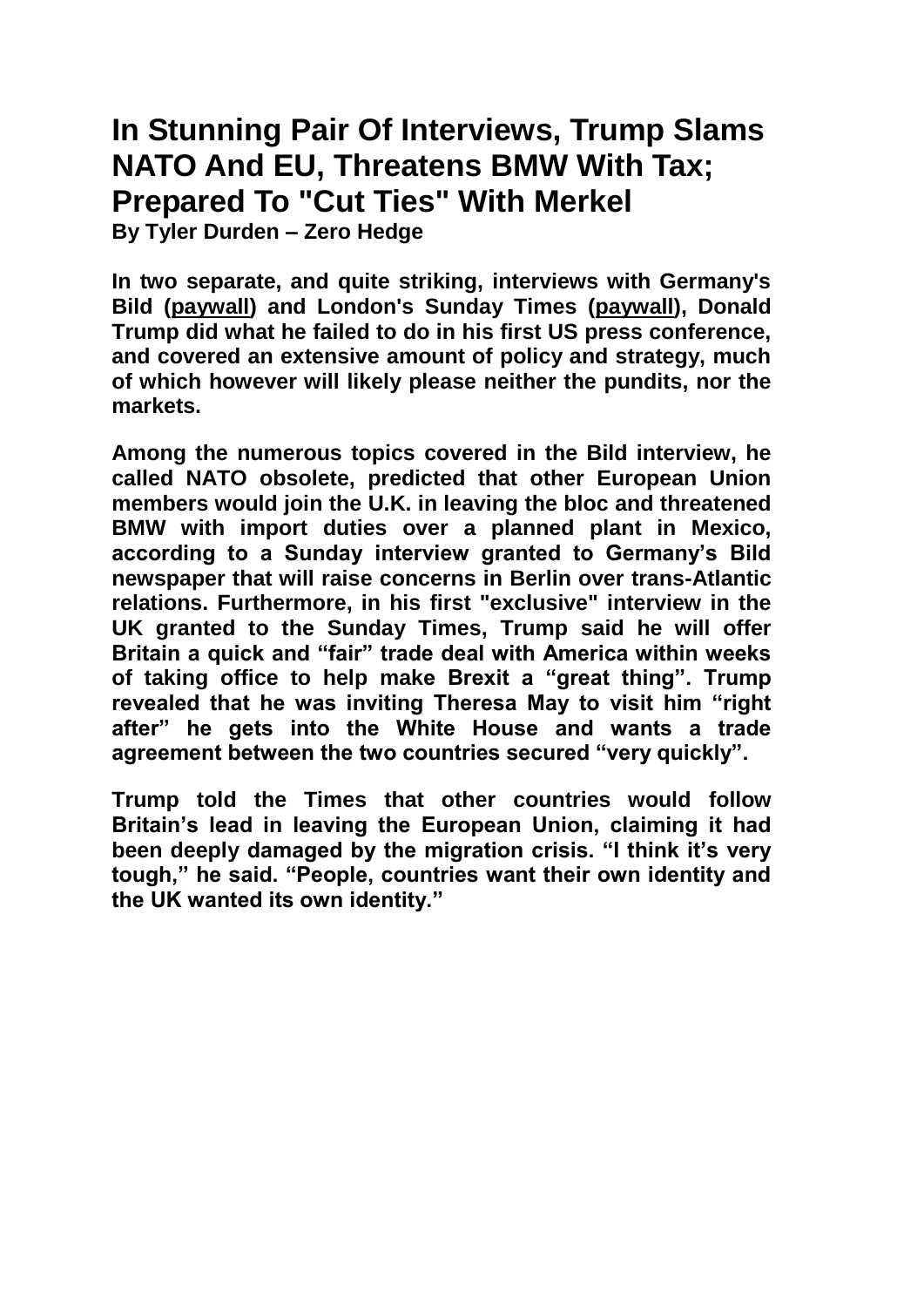

**Elsewhere, quoted in German from a conversation held in English, Trump predicted Britain's exit from the EU will be a success and portrayed the EU as an instrument of German domination with the purpose of beating the U.S. in international trade. For that reason, Trump said, he's fairly indifferent whether the EU breaks up or stays together, according to Bild. [According to Bloomberg,](https://www.bloomberg.com/politics/articles/2017-01-15/trump-calls-nato-obsolete-and-dismisses-eu-in-german-interview) Trump's comments "leave little doubt that he will stick to campaign positions and may in some cases upend decades of U.S. foreign policy, putting him fundamentally at odds with German Chancellor Angela Merkel on issues from free trade and refugees to security and the EU's role in the world."**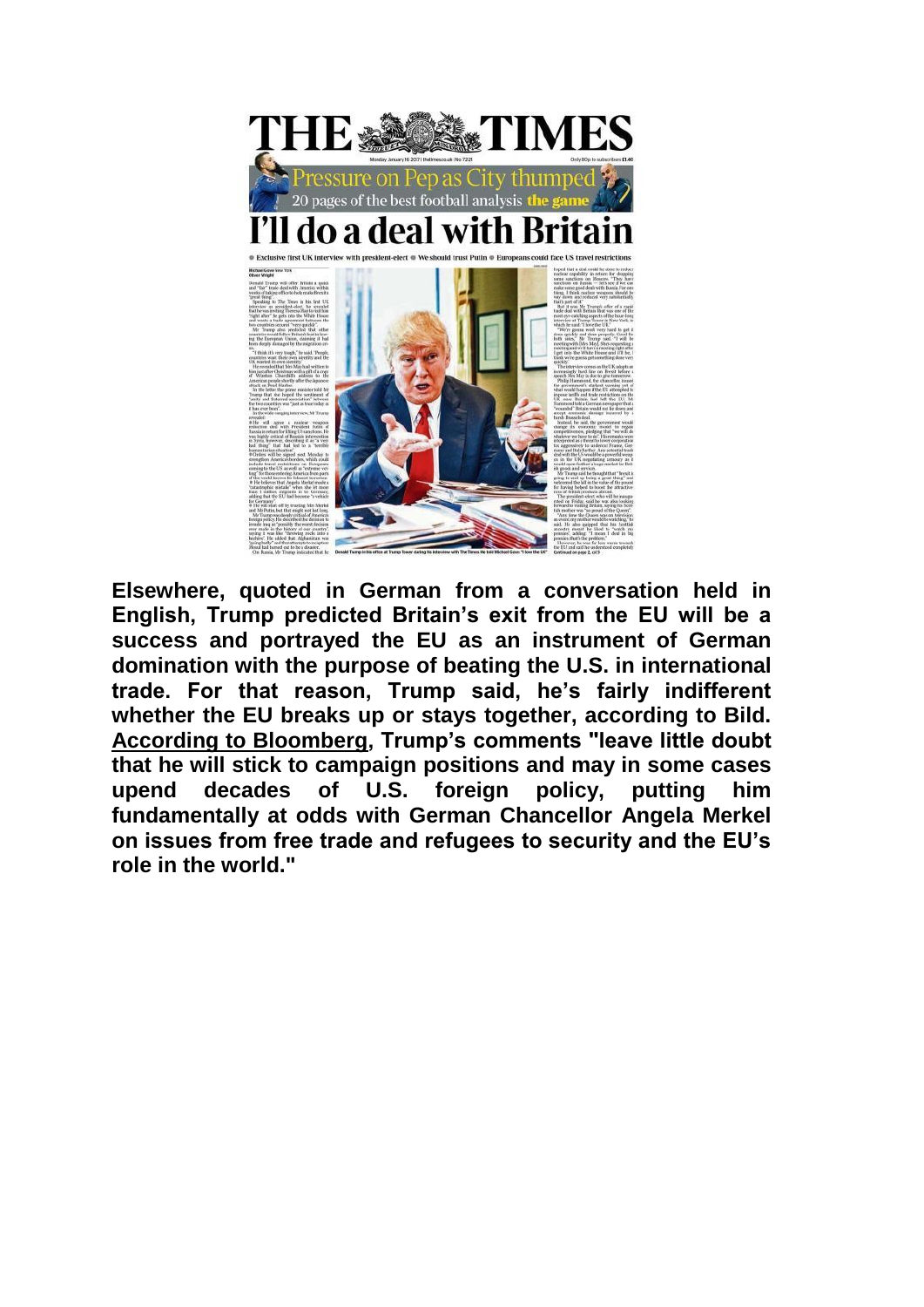

**Trump then attacked another carmarker, previosuly unnoticed by the president-elect, when he warned the United States will impose a border tax of 35 percent on cars that German carmaker BMW plans to build at a new plant in Mexico and export to the U.S. market. A BMW spokeswoman said a BMW Group plant in San Luis Potosi would build the BMW 3 Series starting from 2019, with the output intended for the world market. The plant in Mexico would be an addition to existing 3 Series production facilities in Germany and China. Trump said BMW should build its new car factory in the United States because this would be "much better" for the company.** 

**He went on to say Germany was a great car producer, borne out by Mercedes Benz cars being a frequent sight in New York, but there was no reciprocity. Germans were not buying Chevrolets at the same rate, he said, making the business relationship an unfair one-way street. He said he was an advocate of free trade, but not at any cost. The BMW spokeswoman said the company was "very much at home in the U.S.," employing directly and indirectly nearly 70,000 people in the country.**

**Going back to foreign policy, Trump discussed his stance on Russia and suggested he might use economic sanctions imposed for Vladimir Putin's encroachment on Ukraine as leverage in nuclear-arms reduction talks, while NATO, he said, "has problems."** 

**"[NATO] is obsolete, first because it was designed many, many years ago," Bild quoted Trump as saying about the trans-**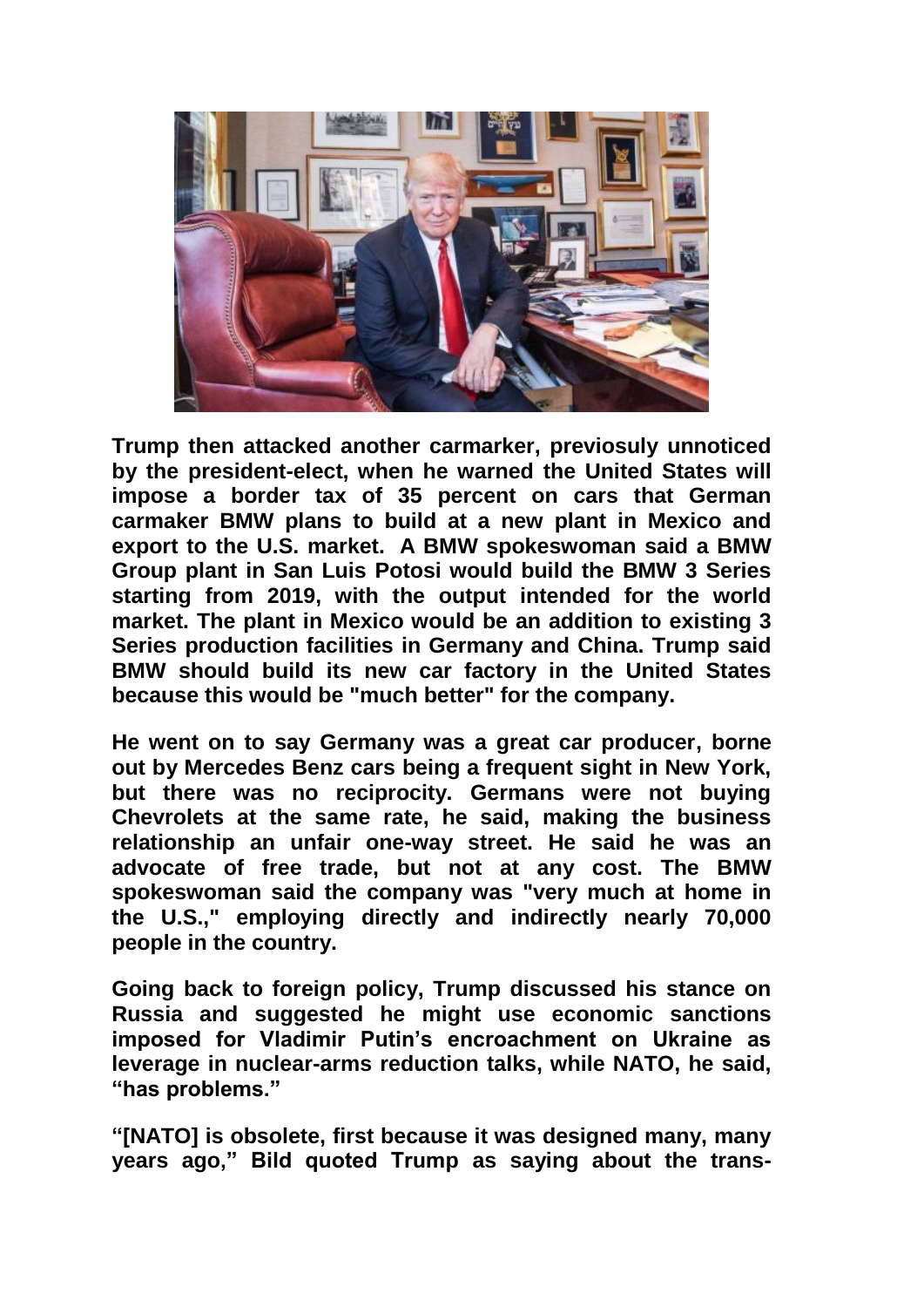**Atlantic military alliance. "Secondly, countries aren't paying what they should" and NATO "didn't deal with terrorism."** 

**While those comments expanded on doubts Trump raised about the North Atlantic Treaty Organization during his campaign, he reserved some of his most dismissive remarks for the EU and Merkel, whose open-border refugee policy he called a "catastrophic mistake." He further elaborated on this stance in the Times interview, where he said he was willing to lift Russian sanctions in return for a reduction in nuclear weapons.** 

**When asked about the prospect of a nuclear arms reduction deal with Russia, Trump told the newspaper in an interview: "For one thing, I think nuclear weapons should be way down and reduced very substantially, that's part of it."**

**Additionally, Trump said Brexit will turn out to be a "great thing." Trump said he would work very hard to get a trade deal with the United Kingdom "done quickly and done properly".** 

**Trump praised Britons for voting last year to leave the EU. People and countries want their own identity and don't want outsiders to come in and "destroy it." The U.K. is smart to leave the bloc because the EU "is basically a means to an end for Germany," Bild cited Trump as saying. "If you ask me, more countries will leave," he was quoted as saying.** 

**While Trump blamed Brexit on an influx of refugees he said that Britain was forced to accept, the U.K.'s number of asylum applications in 2015 was a fraction of the 890,000 refugees who arrived in Germany that year at the peak of Europe's migrant crisis.**

**With Merkel facing an unprecedented challenge from the antiimmigration Alternative for Germany as she seeks a fourth term this fall, Trump was asked whether he'd like to see her reelected. He said he couldn't say, adding that while he respects Merkel, who's been in office for 11 years, he doesn't know her and she has hurt Germany by letting "all these illegals" into the country.**

**Among Trump's other comments to Bild::**